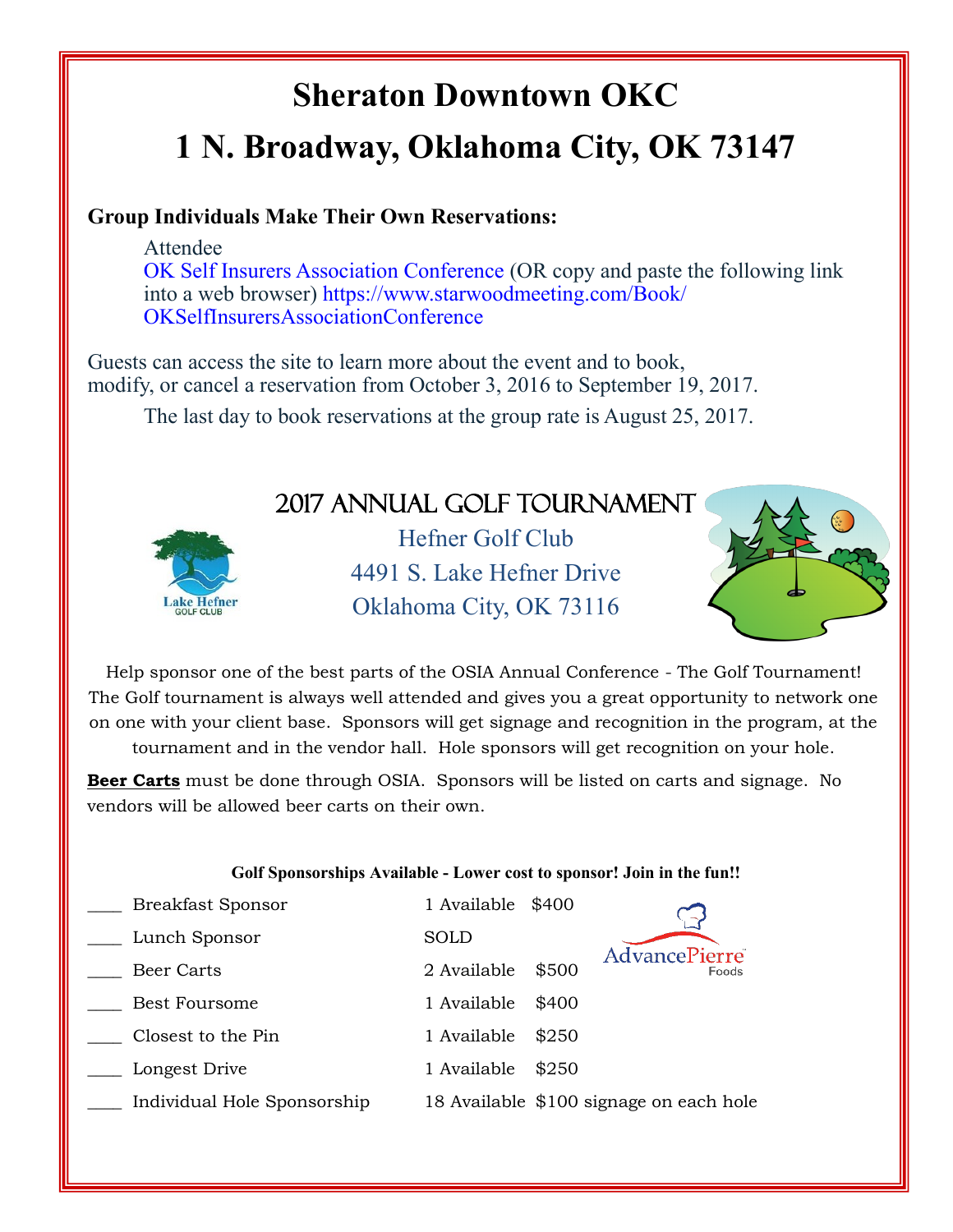### **The Oklahoma Self Insurers Association Annual Golf Tournament**

## **Wednesday September 20th, 2017**



The OSIA Annual Golf Tournament has become a terrific way to spend time with Your clients and associates in the industry. This will be our 7th tournament, and we always have a lot of fun! The North Course was designed by Randy Heckenkemper and stretches to just under 7000 yards from the black tees with a rating of 73.8Although challenging to even the most experienced golfer, we believe golfers of all ages and skills will enjoy the golf courses at Lake Hefner Golf Club. Deadline for registration is September 15th, 2017. Please send in your registration form along with payment. Mail/Credit Card/PayPal or

osia@oklahomaselfinsurers.com

Thank you, Wendy Gerdes



 **Golf For Everyone - Prizes and Fun Longest Putt, Closest to the Pin and Best Foursome Score Wednesday September 20th, Registration 8:00 am**

\*\*\*\*\*\*\*\*\*\*\*\*\*\*\*\*\*\*\*\*\*\*\*\*\*\*\*\*\*\*\*\*\*\*\*\*\*\*\*\*\*\*\*\*\*\*\*\*\*\*\*\*\*\*\*\*\*\*\*\*\*\*

**Coffee and Breakfast snacks**

**9:00 am Shotgun Begins - Golfer's Lunch starting at 1:00 pm**

|                  |                                                                                                                                                                                                                                |                                | Come out with your                                           |  |
|------------------|--------------------------------------------------------------------------------------------------------------------------------------------------------------------------------------------------------------------------------|--------------------------------|--------------------------------------------------------------|--|
|                  | Business: New York: New York: New York: New York: New York: New York: New York: New York: New York: New York: New York: New York: New York: New York: New York: New York: New York: New York: New York: New York: New York: Ne |                                | clients & friends, hit                                       |  |
|                  |                                                                                                                                                                                                                                |                                | some balls, and have a                                       |  |
|                  |                                                                                                                                                                                                                                |                                | great day!!                                                  |  |
|                  |                                                                                                                                                                                                                                |                                | <b>OSIA</b>                                                  |  |
|                  | Yes, I plan to join you and here is my 4-some or assign me with a 4-some.                                                                                                                                                      |                                | P.O. Box 14059<br>OKC, OK 73113                              |  |
| Names:           |                                                                                                                                                                                                                                | Handicap                       |                                                              |  |
|                  |                                                                                                                                                                                                                                |                                | No denim of any kind, sweat-<br>pants, cut-offs or swimwear. |  |
|                  |                                                                                                                                                                                                                                |                                | Men must have a shirt with                                   |  |
|                  |                                                                                                                                                                                                                                |                                | appropriate collar. A sleeve-                                |  |
| $\overline{4}$ . | <u> 1989 - Johann Harry Hermann, marwolaeth a bhaile an t-Iomraidh ann an t-Iomraidh ann an t-Iomraidh ann an t-Io</u>                                                                                                         |                                | less shirt with collar or ap-<br>propriate sleeved shirt are |  |
|                  |                                                                                                                                                                                                                                |                                | required for women.-spikes                                   |  |
|                  |                                                                                                                                                                                                                                |                                | are also required. The dress                                 |  |
|                  |                                                                                                                                                                                                                                |                                | code is strictly enforced at all<br>times.                   |  |
|                  | # players @ \$75.00 ea.                                                                                                                                                                                                        |                                |                                                              |  |
|                  | Team Sponsor - \$300.00 for all 4 players, must pay up in advance.                                                                                                                                                             |                                |                                                              |  |
|                  | Payment is due prior to golf tournament.                                                                                                                                                                                       |                                |                                                              |  |
|                  |                                                                                                                                                                                                                                | Vendors must be an OSIA member |                                                              |  |